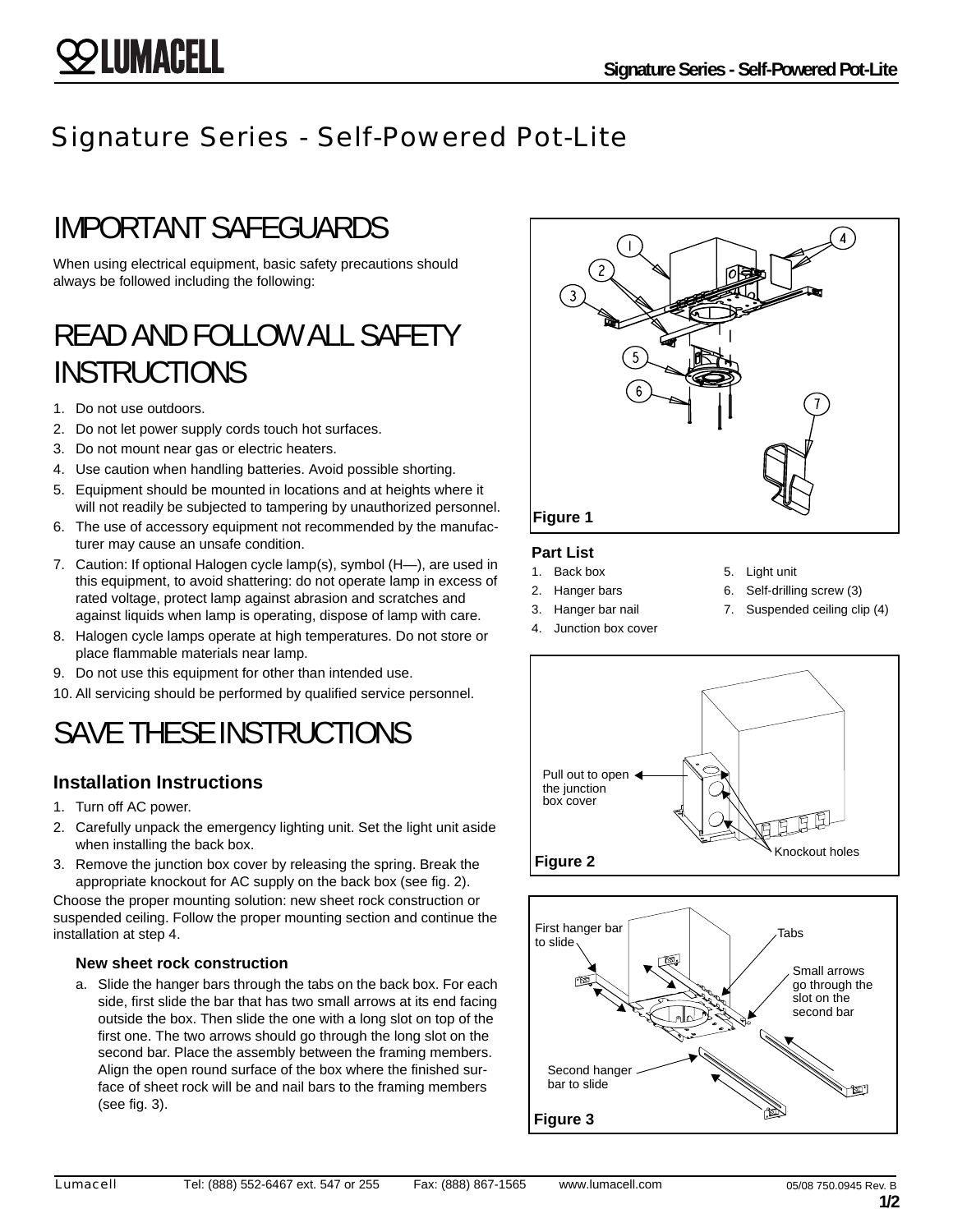#### **Suspended ceiling**

- a. Remove the four hanger bar nails.
- b. Slide the hanger bars through the tabs on the back box (see fig. 3). For each side, first slide the bar that has two small arrows at its end facing outside the box. Then slide the one with a long slot on top of the first one. The two arrows should go through the long slot on the second bar. Place assembly on top of grid members.
- c. Place 4 clips on the "T-bars" (grid members) where the hanger bars will snap (see fig. 4).
- d. Snap the hanger bars in the clips.
- 4. Carefully measure the position of the light. Cut a 4 1/4" diameter hole in desired location in the sheet rock or ceiling panel (outer lip of box may serve as a template).
- 5. Route unswitched AC circuit of rated voltage into the back box (in one of the knockouts), leaving approximately 6" of wire length.
- 6. Make the proper connections. Our system accepts an input voltage of 120 VAC (see fig. 5). Connect the black (120 VAC) and white (Neutral) leads to the building utility.

**Note —** Insulate any other unused wire. It is recommended to attach the wires together before pushing them inside the junction box, to keep them as far away from the light unit as possible.

- 7. Re-install the junction box cover. Make sure any connected wires are not in the way where the light unit will be inserted.
- 8. Place the sheet rock or ceiling panel in position.
- 9. When ready to permanently energize AC circuit, plug polarized battery connector to the light unit.
- 10. To install the light unit, first look inside the hole in the ceiling, there are three tabs just above the round lip. Use the tab that is centered in the box as a reference (the one further from the two others) as shown in figure 6. Then, on the light unit, locate the trimplate hole that is the closest to the spring blade. Align this hole to the opposite side of the center tab in the back box. Squeeze the two spring blades to insert the light into the back box until it snaps.
- 11. Use the three self-drilling screws to fix the light in this position, starting with the screw shown in fig. 6. For suspended ceilings, hold box in place by removing an adjacent ceiling panel.
- 12. Energize AC circuit. Pilot light will come on.

#### **Light adjustment**

The light unit can rotate 360 degrees horizontally and be pulled out 90 degrees vertically. To rotate, pull out the light approximatly 45 degrees and then rotate it. When you reach the desired horizontal orientation, you can pull the light completely out, 90 degrees.

#### **Testing**

Depress test switch (see fig. 7). The fixture will illuminate. Release test switch. The fixture will extinguish and pilot light will be illuminated. Prior to initial full load testing, unit should be connected to AC service for 24 hours to allow the battery sufficient time to recharge.

#### **Maintenance**

None required. The unit should be tested monthly in accordance with local codes and the life safety code. If the AC supply to this unit is to be disconnected for two months or more, the battery must be disconnected.







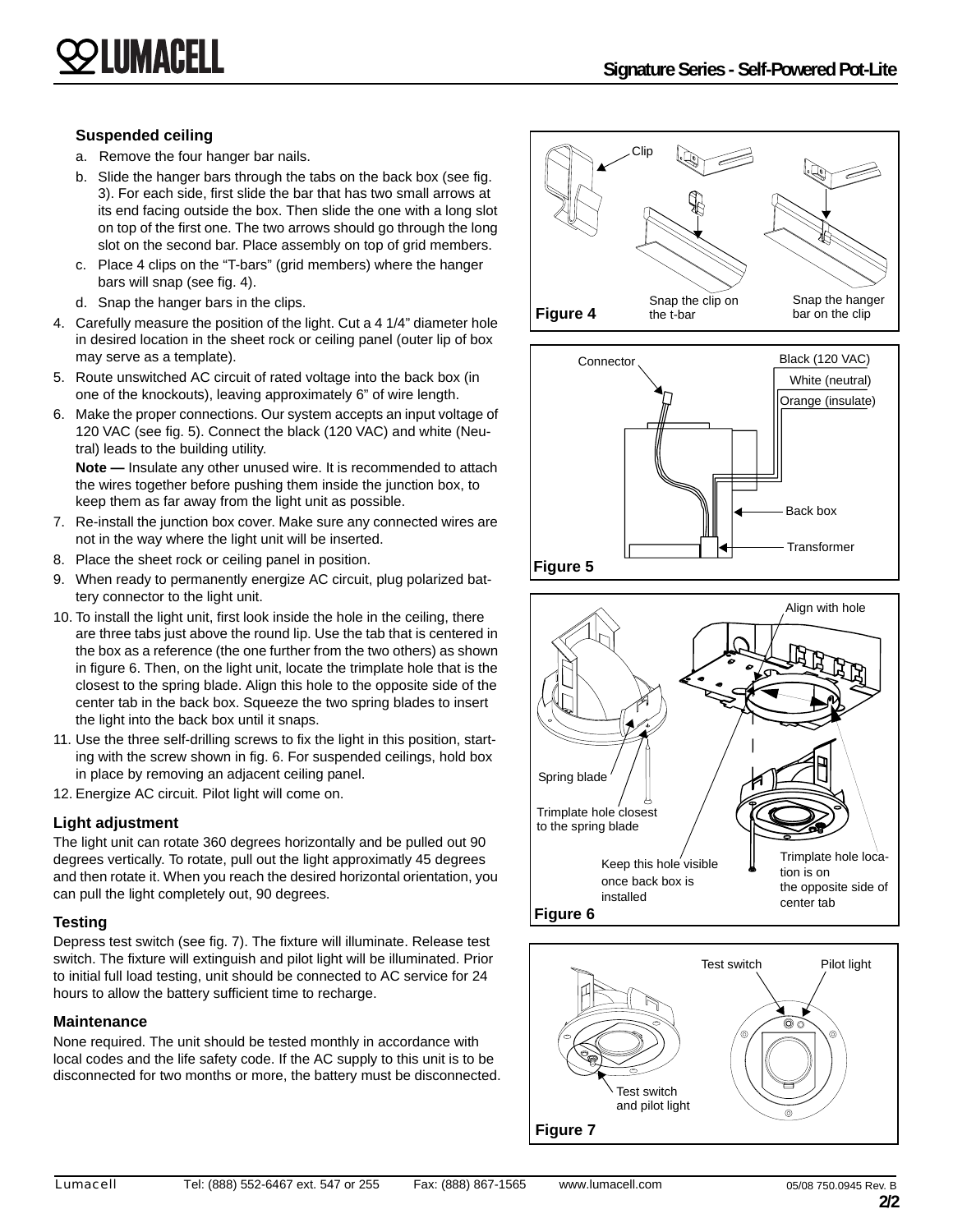boîtier avec ses barres de suspension entre deux solives de la charpente. Aligner verticalement l'ouverture ronde du boîtier là où sera la surface finie du panneau de gypse. Fixer en place avec les clous des barres de suspension dans les solives.

#### **Proposed supports**

- a. Enlever les quatre clous sur les barres de suspension.
- b. Glisser les barres de suspension entre les languettes du boîtier (voir fig 3). De chaque côté, d'abord insérer la barre comportant deux petites flèches à son extrémité, faisant face vers l'extérieur. Ensuite, glisser la barre avec une longue fente par-dessus la première, laissant passer les petites flèches au travers de la longue fente. Placer l'assemblage sur la structure qui supporte les tuiles de plafond sus- $(g, g)$  peudu ( $\mathbb{L}$ " bars).
- c. Placer quatre agrafes sur les profilés en "T" (structure du plafond suspendu) là où les barres de suspension s'accrocheront (voir fig. 4). d. Fixer l'extrémité de chaque barre de suspension dans les agrafes.
- 4. Mesurer l'emplacement de la lumière. Découper un trou de 4 1/4" de diamètre à l'endroit approprié dans le panneau de plafond (le rebord circulaire du boîtier peut servir de gabarit).
- 5. Acheminer un fil d'alimentation CA de tension nominale dans l'une des débouchures du boîtier encastré, en laissant au moins 6" de jeu.
- 6. Effectuer les connections nécessaires. Notre système peut recevoir un courant 120 VAC (voir fig. 5). Raccorder le fil noir (120 VAC) et le fil blanc (neutre) au service de l'édifice. Placer une marrette sur le fil orange.

Attacher les fils ensemble avant de les pousser à l'intérieur de la **Note**  boîte de jonction afin de les garder à l'écart du mouvement de rotation de la lumière.

- 7. Replacer le couvercle de la boîte de jonction. S'assurer qu'il n'y a pas de fil qui obstrue le chemin avant d'insérer la lumière.
- 8. Placer le panneau de plafond (panneau de gypse ou plafond suspendu).
- 9. Avant de rétablir le courant, connecter ensemble le connecteur de batterie polarisée à son connecteur homologue sur la lumière (voir fig. 5).
- 10. Pour installer la lumière, d'abord regarder à l'inérieur du trou dans le plafond, juste au-dessus du rebord circulaire; il y a trois petites languettes. Utiliser la languette qui est centrée dans le boîtier (la plus éloignée des deux autres) comme référence (voir fig. 6). Ensuite, sur l'anneau de finition de la lumière, repérer le trou qui est le plus rapproché de la lame-ressort. Aligner ce trou au côté opposé à la languette. Comprimer les lames-ressort et insérer la lumière dans le trou rond du boîtier jusqu'à ce qu'elle soit encliquetée.
- 11. Fixer l'anneau de finition de la lumière avec les trois vis autoperçeuses, en débutant par la vis montrée à la figure 6. Pour les plafonds suspendus, retirer un panneau adjacent pour tenir le boîtier durant l'opération.
- 12. Rétablir le courant. Le voyant témoin s'allumera.

#### **Ajustement de la lumière**

La lumière peut pivoter de 360 degrés et peut être inclinée verticalement de 90 degrés. Pour pivoter, tirer la lumière d'environ 45 degrés et ensuite la tourner. Lorsque le pivotement est complété, on peut incliner la lumière complètement, de 90 degrés.

#### **Test**

Appuyer sur l'interrupteur d'essai (voir fig. 7), la lumière de secours s'allumera. Relâcher l'interrupteur, la lumière s'éteindra et le témoin lumineux s'allumera. L'unité à pile est livrée déchargée et peut nécessiter un raccordement à une alimentation CA durant 24 heures pour une charge complète.

#### **Entretien**

Aucun entretien requis. L'unité doit être vérifiée mensuellement en accord avec le code du bâtiment. Si l'alimentiation CA doit être débranchée pendant plus de deux mois, l'accumulateur doit aussi être débranché.







Transformateur

Boîtier à encastrer